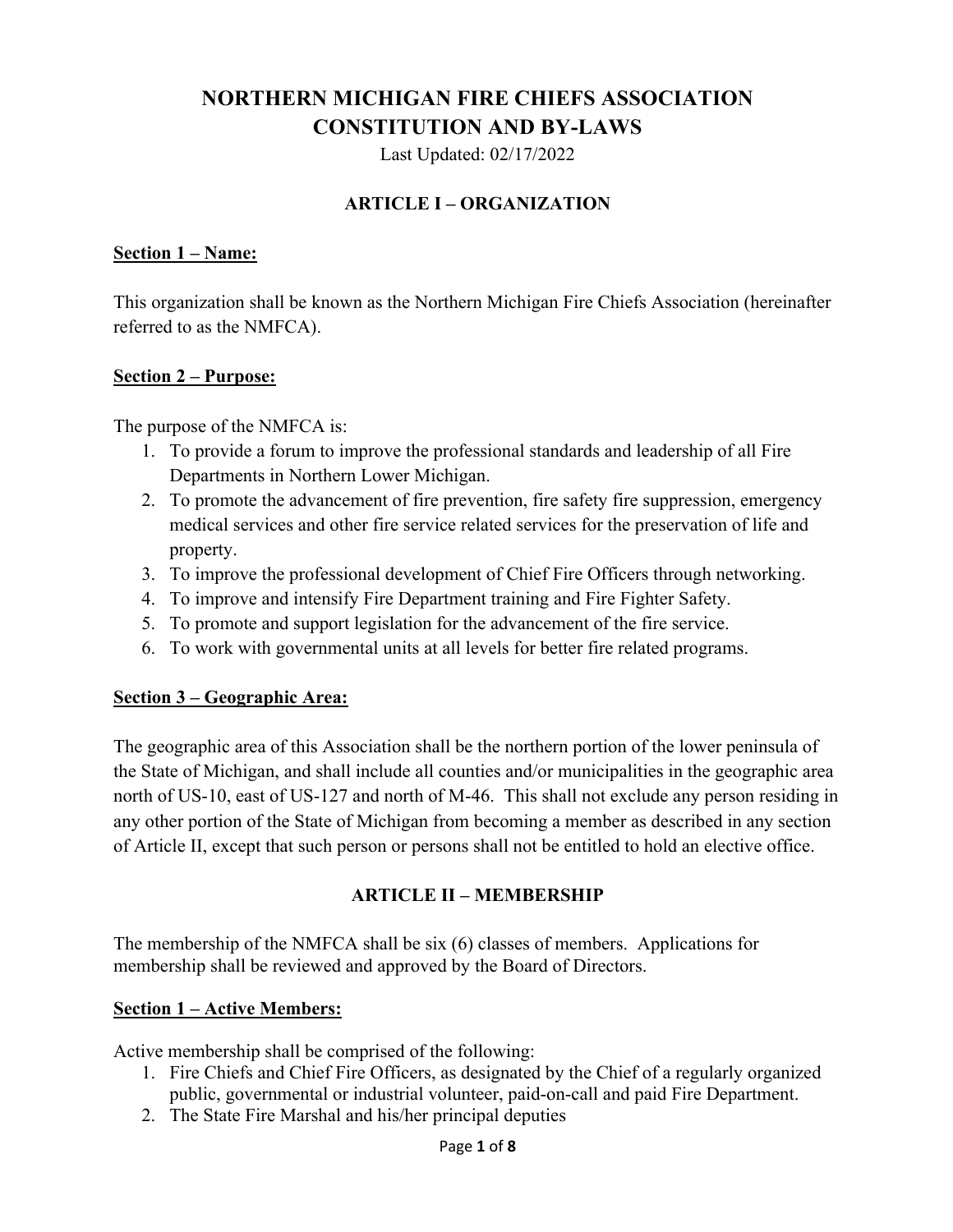3. Public Safety Directors, Deputy Public Safety Directors and those Chief Officers designated by the Public Safety Director whose primary responsibility is devoted to Fire Administration and/or Operations.

Active members shall be entitled to vote on all matters and fully participate in all affairs of the NMFCA.

## **Section 2 – Associate Members:**

Associate members shall be comprised of the following:

- 1. Fire Officers and Fire Department members as designated by the Chief of a regularly organized public, governmental or industrial volunteer, paid-on-call and paid Fire Departments as approved.
- 2. Persons affiliated with any fire investigation, fire underwriting, fire education or fire research firm or corporation.
- 3. The staff of the State Fire Marshal's Office and the Bureau of Fire Services.
- 4. Individuals, firms, corporations, institutions, associations, boards and commissions wishing to be of assistance to the NMFCA.

Associate members shall be entitled to fully participate in the affairs of the NMFCA, with the exception they are not eligible to hold an Executive Board seat and are not entitled to vote.

## **Section 3 – Sustaining Members:**

Sustaining members shall include any organization engaged in the sale of fire equipment, apparatus, and general fire department supplies in addition to any other business organization interested in better fire protection. This membership shall be approved by a majority vote of the Board of Directors.

Sustaining members shall be entitled to fully participate in the affairs of the NMFCA, with the exception they are not eligible to hold an Executive Board seat and are not entitled to vote.

## **Section 4 – Retired Member:**

Retired members shall include any Active members in retirement from the fire service.

Retired members shall be entitled to fully participate in the affairs of the NMFCA, with the exception they are not eligible to hold an Executive Board seat and are not entitled to vote.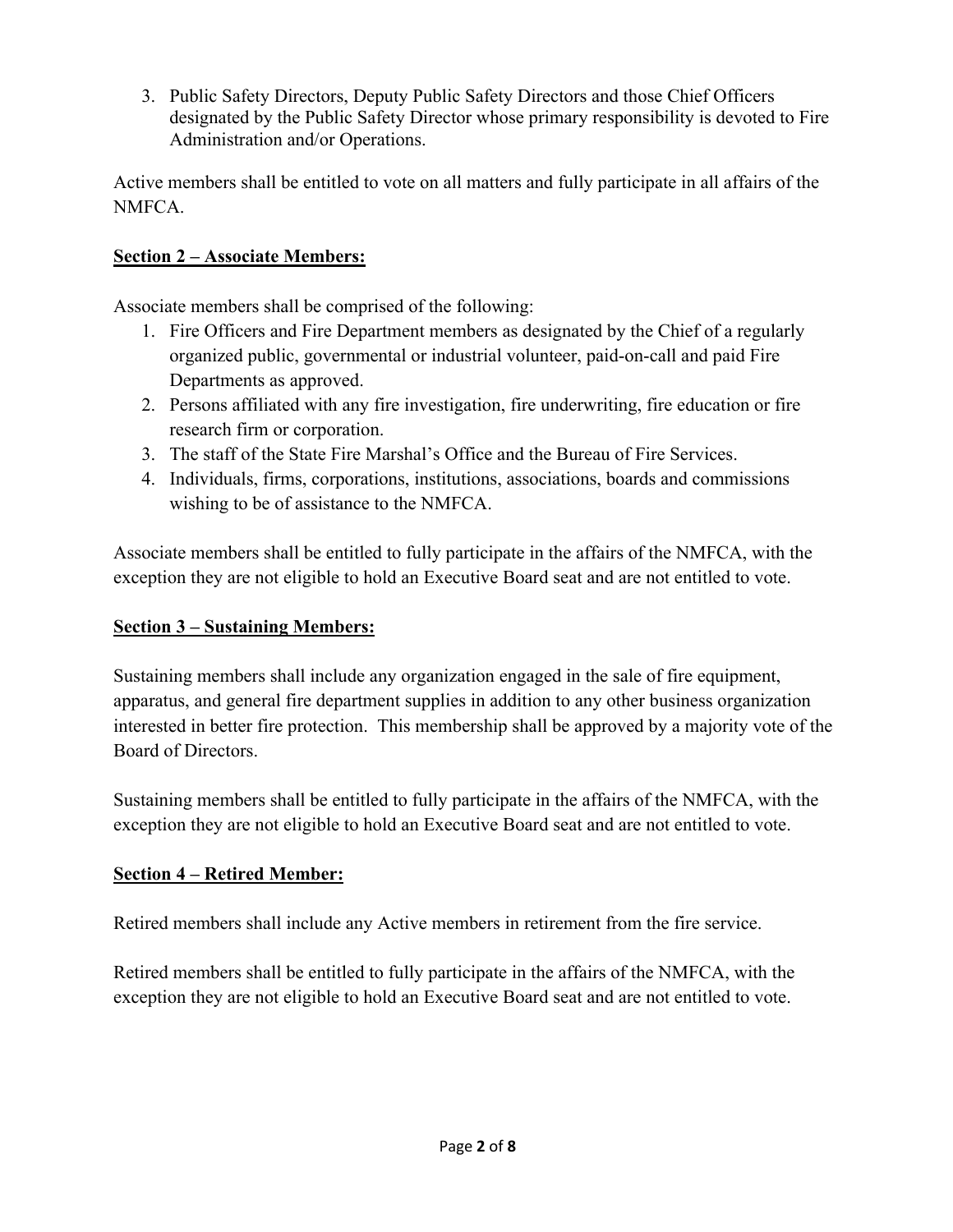## **Section 5 – Honorary Members:**

Honorary membership may be conferred upon any person who has rendered conspicuous service to the aims and purposes of the NMFCA. This membership shall be approved by a majority vote of the Board of Directors. Honorary members shall not be required to pay membership dues. Honorary members shall be entitled to fully participate in the affairs of the NMFCA, with the exception they are not eligible to hold an Executive Board seat and are not entitled to vote.

## **Section 6 – Life Members:**

Life membership shall be compromised of the following:

- 1. Active members who have served the Association as an Executive Board Member and have retired from the fire service.
- 2. Charter members of the NMFCA.

Life members shall not be required to pay membership dues and shall be entitled to fully participate in the affairs of the NMFCA, with the exception they are not eligible to hold an Executive Board seat and are not entitled to vote.

## **ARTICLE III – DUES**

### **Section 1 – Dues**

Membership dues shall be reviewed annually by the Board of Directors. Any changes in dues structure will be brought up electronically to the General Membership for a vote. The dues notices will be sent out no later than January 1<sup>st</sup> and will be due by the March Board of Directors meeting.

## **ARTICLE IV – MEETINGS**

## **Section 1 – General Membership Meetings**

The Board of Directors will establish the meeting schedule for the general membership. There shall be a minimum of three (3) general membership meetings per year. The schedule will be completed by the last Board of Directors Meeting of the year and shall be distributed to the membership electronically. General Membership meetings are primarily designed for educational purposes, networking/ organizational purposes and information exchange on current trends and issues.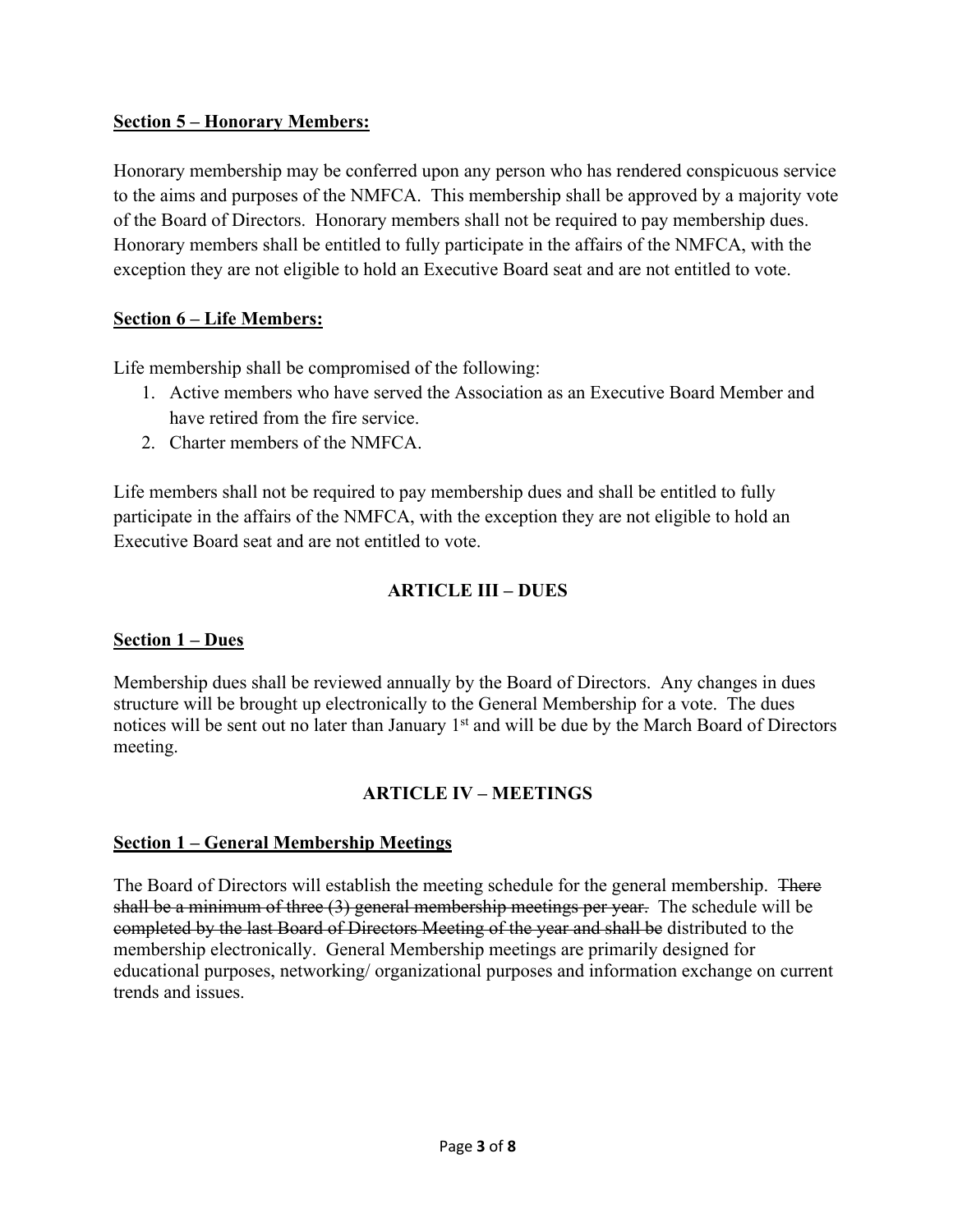### **Section 2 – Board of Directors Meetings**

The Board of Directors shall meet monthly at a location that is mutually agreeable to the members of the board. Locations of board meetings will be completed by the last Board of Directors meeting of the year and shall be distributed to the membership electronically. Time and place of meetings may be changed by the Board of Directors with the members being notified electronically.

### **Section 3 – Meeting Rules**

All meetings shall be conducted following the most up-to-date edition of Robert's Rules of Order.

## **ARTICLE V – OFFICERS**

## **Section 1 – Board of Directors**

The Board of Directors shall consist of President, Vice-President, Secretary**/**Treasurer, and four (4) Directors. Two (2) Directors shall be elected by the membership. The third Director shall be the current past president of the NMFCA and the fourth Director shall be the NMFCA representative to the Michigan Association of Fire Chiefs (MAFC) Board. The NMFCA representative to the MAFC board shall be appointed by the Board of Directors and serve at the pleasure of the board. All members of the Board of Directors shall also be an active member of the MAFC.

### **Section 2 – Duties of Board of Directors**

President

- 1. The President shall preside at all Board of Directors meetings.
- 2. The President shall lead the NMFCA in all Matters.
- 3. The President shall appoint all committees and subcommittees. a. The President may be a member of all committees.
- 4. The President shall maintain a working knowledge of the By-Laws and the most up-todate edition of Robert's Rules of Order.

Vice-President

- 1. The Vice-President shall assist the President in conducting the business of the NMFCA.
- 2. The Vice-President shall assume all the duties and responsibilities of the President in their absence.

Secretary-Treasurer

- 1. The Secretary-Treasurer shall keep a record of the proceedings of the General Membership meetings and the Board of Directors meetings.
- 2. The Secretary-Treasurer shall receive and answer all communications pertaining the business of the NMFCA.
- 3. The Secretary-Treasurer shall notify all members of the annual dues.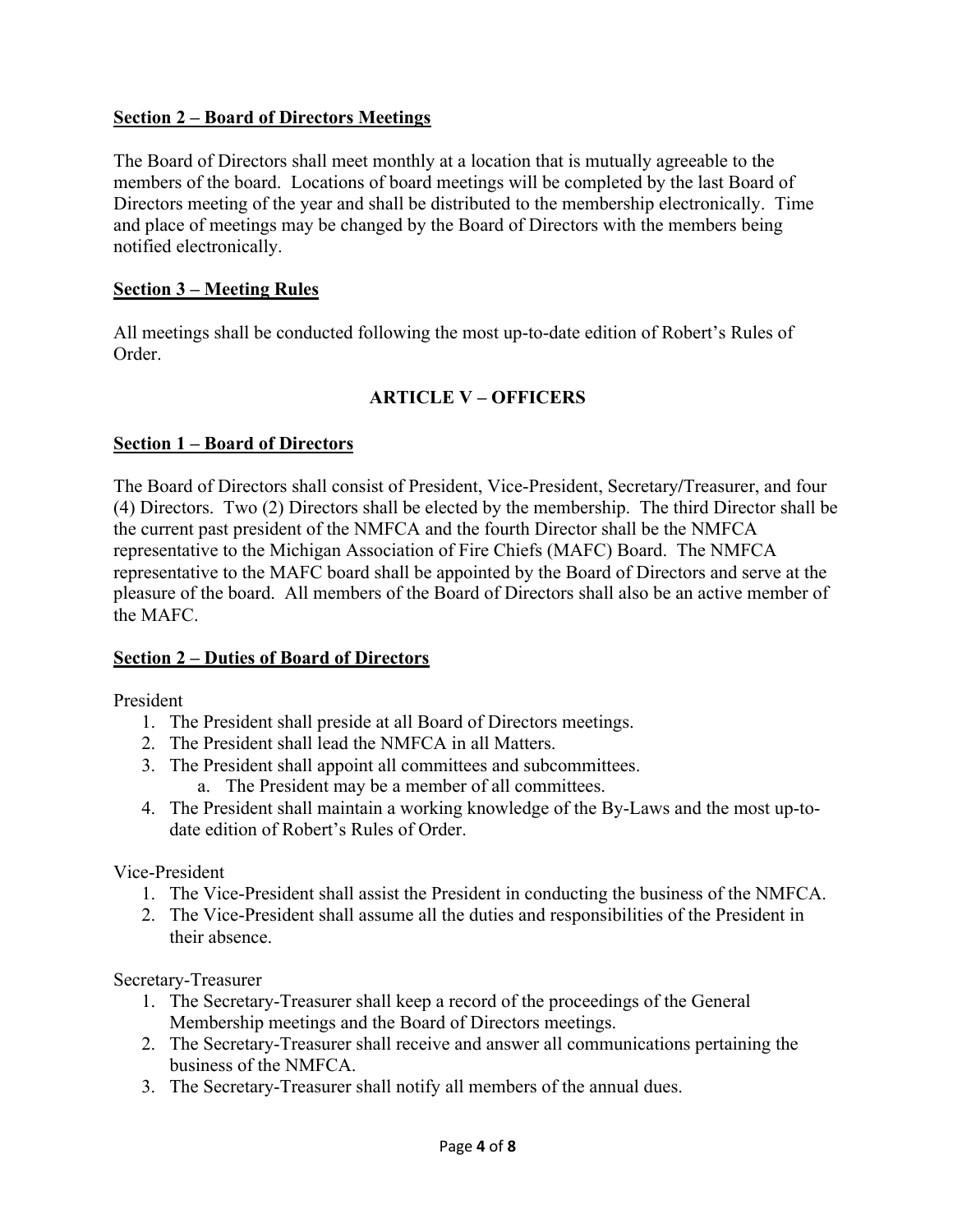- 4. The Secretary-Treasurer shall keep a record of all dues paid by members and maintain a current membership list.
- 5. The Secretary-Treasurer shall have the authority to receive and disburse funds on behalf of the NMFCA. All monies shall be deposited in a bank approved by the Board of Directors.
- 6. The Secretary-Treasurer shall keep a true and correct account of all monies received and disbursed.
- 7. The Secretary-Treasurer shall close the NMFCA books as of December 31<sup>st</sup> of each year.
- 8. The Secretary-Treasurer shall complete all required financial forms, including local, state, and federal forms.
- 9. The Secretary-Treasurer shall provide a detailed written financial statement of the NMFCA funds at the January Board of Directors meeting. The financial statement shall include a report of monies received and disbursed during the preceding year and the closing bank balances for that same period.
- 10. The Secretary-Treasurer shall be the appointed NMFCA representative to the MAFC Finance Committee that oversees the financial transactions of the MAFC and its regions, including any open NMFCA bank accounts.

NOTE: If the Executive Director position is filled, the Executive Director shall assume all the duties of the Secretary-Treasurer. The Secretary-Treasurer will continue as Treasurer and retain all fiscal oversight. The Secretary-Treasurer will continue to be the appointed NMFCA representative to the MAFC Finance Committee that oversees financial transactions of the MAFC and its regions, including any open NMFCA bank accounts.

## **Directors**

- 1. Directors shall promote safety, fire prevention, training through awareness and participation within geographic area of the NMFCA.
- 2. Directors shall inform departments in the geographic area of the NMFCA of functions sponsored by the NMFCA.
- 3. Directors shall encourage membership in the NMFCA.
- 4. Directors shall attend as many local Fire Chief Association meetings in their area as possible.
- 5. Directors shall transact all business of the NMFCA not otherwise provided for.
	- a. Directors may assist in making arrangements for conferences, meetings, seminars and workshops.

Executive Director

- 1. The Executive Director position may be implemented at any time by majority vote of the Board of Directors.
- 2. The Executive Director shall be selected by the Board of Directors and may be removed by majority vote of the Board of Directors.
- 3. The Executive Director may or may not be compensated. Terms of the compensation, if any, shall be approved and administered by the Board of Directors.
- 4. The work/action of the Executive Director shall be directed by the Board of Directors.
- 5. The Executive Director shall not have voting privileges on the Board of Directors.
- 6. The Executive Director shall assume all the duties of the Secretary, as follows:
	- a. The Executive Director shall keep a record of the proceedings of the General Membership meetings and the Board of Directors meetings.
	- b. The Executive Director shall receive and answer all communications pertaining to the business of the NMFCA.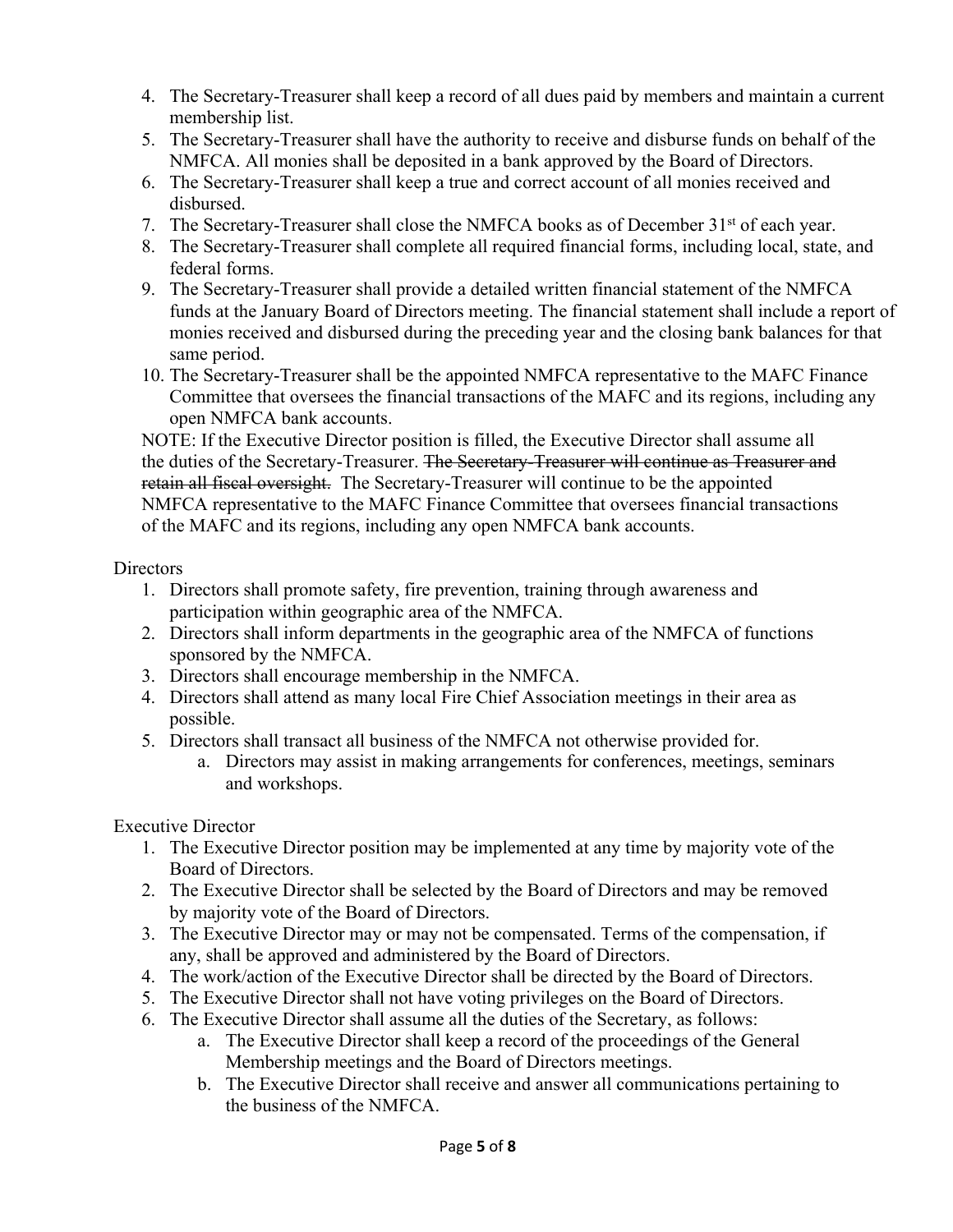- c. The Executive Director shall perform other duties as directed by the Board of Directors.
- d. The Executive Director shall assume all the duties of the Treasurer as directed by the Secretary-Treasurer or the Board of Directors.
- e. The Executive Director shall record and publish the minutes.

## **Section 3 – Filling a Board of Directors Vacancy**

In the case of a vacancy on the Board of Directors, the remaining Board Members will make an appointment to fill the vacancy.

## **Section 4 – Removal from the Board of Directors**

Any active member(s) of the NMFCA, in good standing, may request in writing to the Board of Directors the removal of an Officer for just cause. Said cause must be documented in the written letter. The Board of Directors shall review the request and advise the general membership electronically of the request for removal. The person(s) who submits the request for removal, the Board of Directors, and the person who is being considered for removal shall meet at the next Board of Directors meeting to discuss the basis for the recommendation. The Board of Directors may develop a recommendation for the general membership. A vote on the request for removal shall be conducted through an electronic ballot sent to all entitled members. A two-thirds  $(2/3)$ majority vote of the members entitled to vote, and voting, shall be required to remove the person from office. Filling of the vacancy shall be done in accordance with Article V Section 3 of these By-Laws.

## **ARTICLE VI – ELECTIONS**

## **Section 1 – Election Schedule**

The Board of Directors shall establish the annual election schedule as follows:

- 1. Officers to be elected in even years shall be:
	- a. President
	- b. Secretary-Treasurer
	- c. One (1) At-Large Directors Position
- 2. Officers to be elected in odd years shall be:
	- a. Vice-President
	- b. One (1) At-Large Directors Position

## **Section 2 – Voting Eligibility**

Every entitled member whose membership fees are current shall have the right to vote on the business of the NMFCA.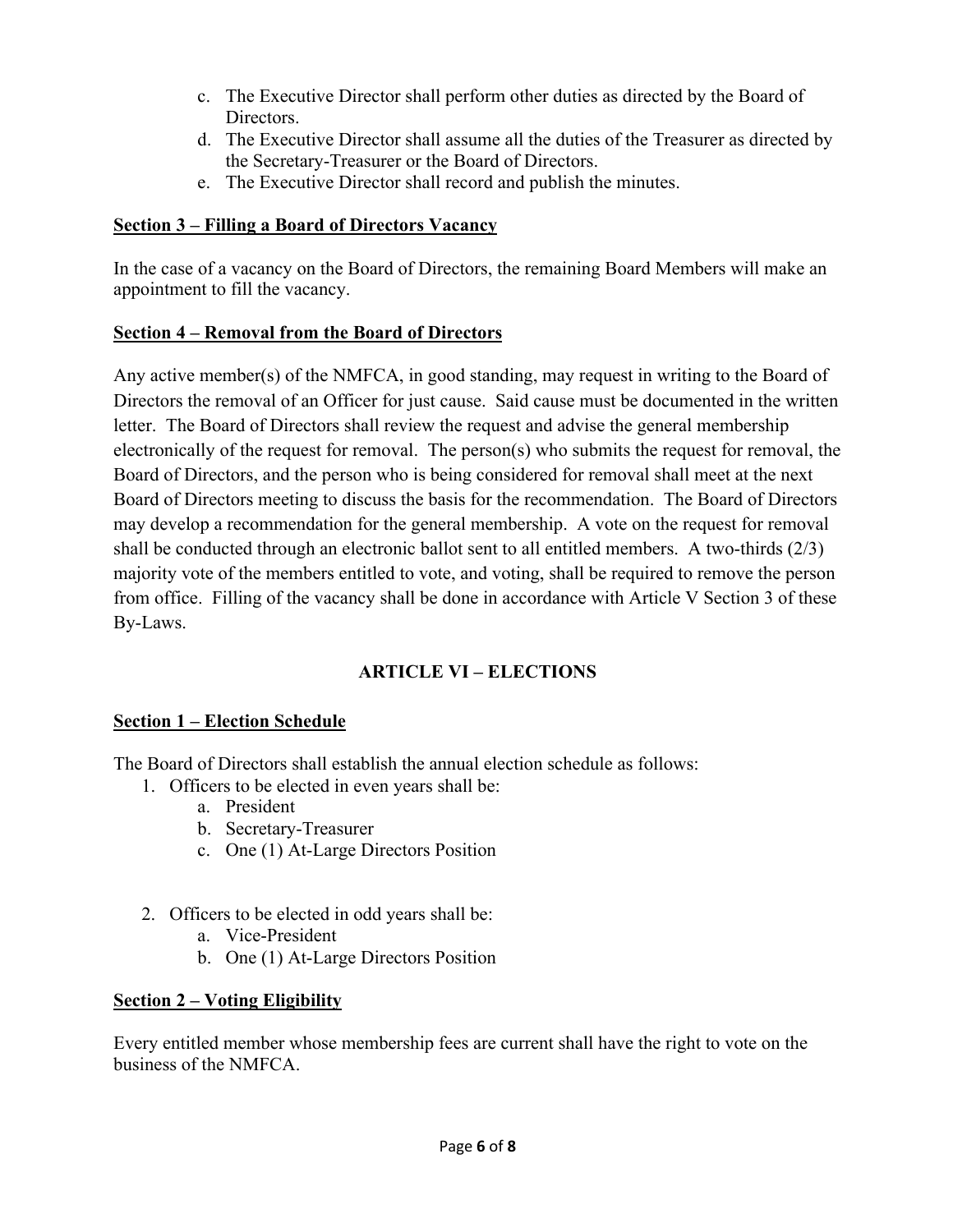### **Section 3 – Balloting**

A ballot, for nominated and write-in candidates, will be sent electronically with the annual dues notices to all current members.

#### **Section 4 – Installation of the Board of Directors**

Installation of newly elected Board of Directors positions will take place at the annual conference with the new officers conducting the remainder of the meeting.

#### **ARTICLE VII – COMMITTEES**

#### **Section 1 – Committee Appointments**

The President of the NMFCA shall select persons to serve on such committees as the By-Laws prescribe to be established or the membership directs to be appointed.

#### **Section 2 – Standing Committees**

The Standing Committees shall be Auditing, Nomination and By-Laws.

#### **Section 3 – Auditing Committee**

The Auditing Committee shall consist of the current President, Treasurer and one (1) active member in good standing appointed by the President, who shall:

- 1. Conduct an audit of the previous year's NMFCA financial records prior to the March General Membership Meeting.
- 2. Submit a report of the audit to the President for presentation at the March General Membership Meeting.

#### **Section 3 – Nomination Committee**

In November preceding the election year, a nominating committee will be appointed by the President. The duty of the nominating committee will be to prepare a full slate of candidates for the next election. Nominations shall be requested through an electronic request that shall be sent to all current members asking for interested persons to submit their names. The nominating committee shall submit their slate of candidates to the Board of Directors no later than January  $1<sup>st</sup>$ .

#### **Section 4 – By-Laws Committee**

The by-laws committee shall consist of consist of three (3) active members in good standing appointed by the President, who shall meet at least annually to:

- 1. Consider proposed changes to the NMFCA By-Laws that have been submitted in accordance with Article VIII Section 1.
- 2. Initiate changes to the NMFCA By-Laws, if needed.
- 3. Submit an updated By-Laws to the Board of Directors for review and approval.